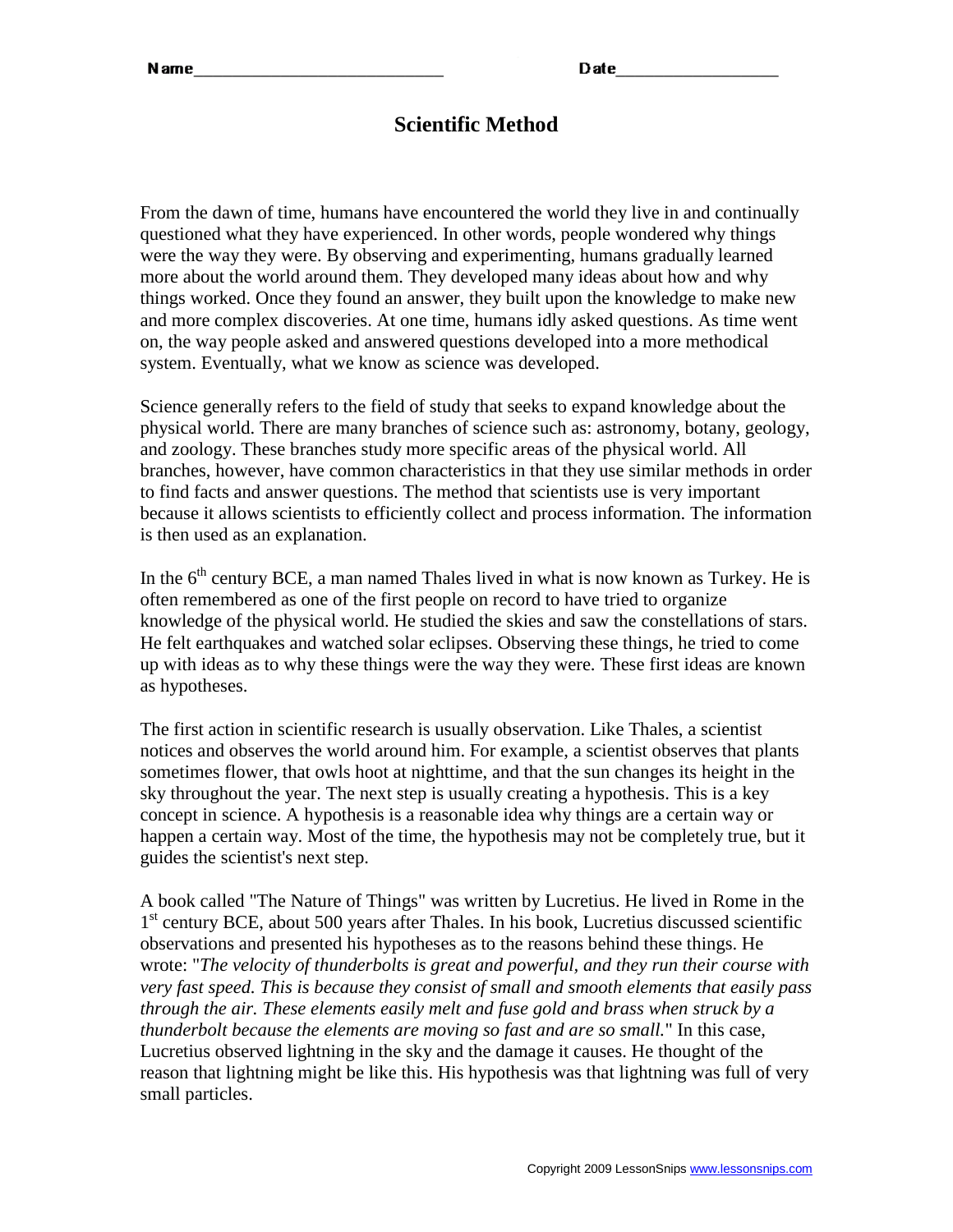# **Scientific Method (Cont'd)**

However, just observing and coming up with a hypothesis is not enough for the scientific method to be successful. The next step a scientist needs to take is to find evidence that supports his hypothesis. Evidence helps prove or disprove a scientist's hypothesis. During this phase of the scientific method, the scientist often makes a model of his hypothesis or he takes samples of the subject in order to obtain data. Scientists often conduct experiments which test their hypotheses. In these tests, scientists look carefully to see if what they predict to happen will happen.

A good example of a scientist conducting an experiment is when Isaac Newton watched an apple fall from a tree branch and wondered why this occurred and whether or not this was true for all things everywhere. Observing this motion, he began conducting experiments which tested the falling of objects to the ground. He tested things from different heights and of different sizes. He found that all things fell because objects have a force between them called gravity, and gravity is the reason that objects fall to the earth.

These three parts of the scientific method are crucial to the development of knowledge about the world: observation, forming a hypothesis, and obtaining evidence. Observation, forming a hypothesis, and performing experiments help scientists learn more and make new important discoveries that benefit humankind. All scientists share the wonder of Thales as they observe various changes in the world, and all seek to find the reasons for these changes and the best way to do this is through the scientific method.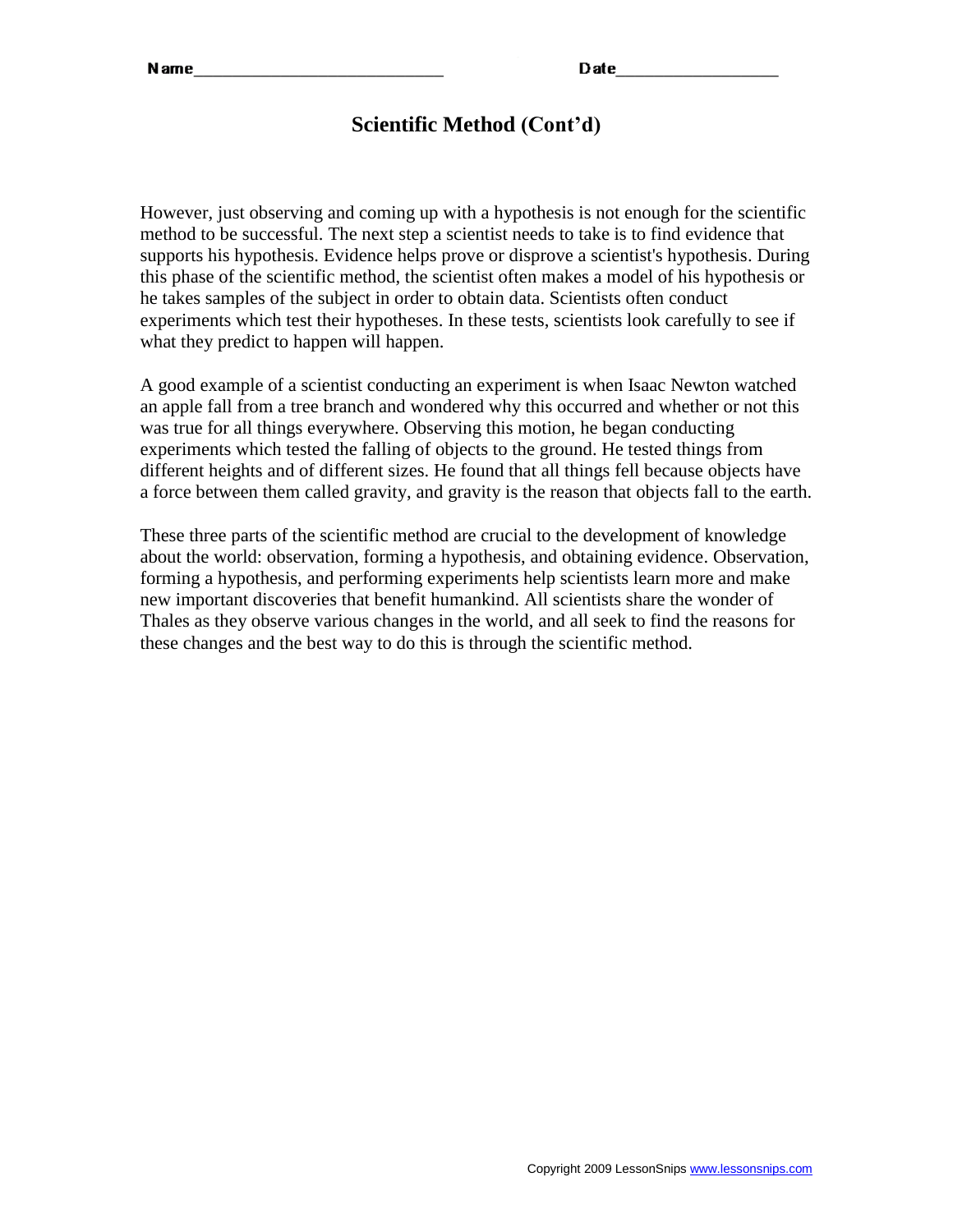## **Scientific Method Questions**

#### **Matching:**

| 1. Thales       | a. found that all things fell because objects have a force<br>between them called gravity             |
|-----------------|-------------------------------------------------------------------------------------------------------|
| 2. Lucretius    | b. was one of the first people on record to have tried to<br>organize knowledge of the physical world |
| 3. Isaac Newton | c. wrote a book called "The Nature of Things"                                                         |

### **True or False:**

- $\frac{1}{2}$  4. Thales lived in Rome in the 1<sup>st</sup> century BCE, about 500 years after Lucretius.
- \_\_\_\_ 5. Science generally refers to the field of study that seeks to expand knowledge about the physical world.
- \_\_\_\_ 6. A hypothesis is a reasonable idea why things are a certain way or happen a certain way.
- \_\_\_\_ 7. Most of the time, a hypothesis may not be completely true, but it guides the scientist's next step.

\_\_\_\_\_\_\_\_\_\_\_\_\_\_\_\_\_\_\_\_\_\_ \_\_\_\_\_\_\_\_\_\_\_\_\_\_\_\_\_\_\_

\_\_\_\_\_\_\_\_\_\_\_\_\_\_\_\_\_\_\_\_\_\_\_\_\_\_\_\_\_ \_\_\_\_\_\_\_\_\_\_\_\_

### 8. **List the 3 crucial parts of the scientific method:**

#### **Multiple Choice:**

- 9. The following are all branches of science EXCEPT:
	- a. astronomy
	- b. botany
	- c. observation
	- d. zoology